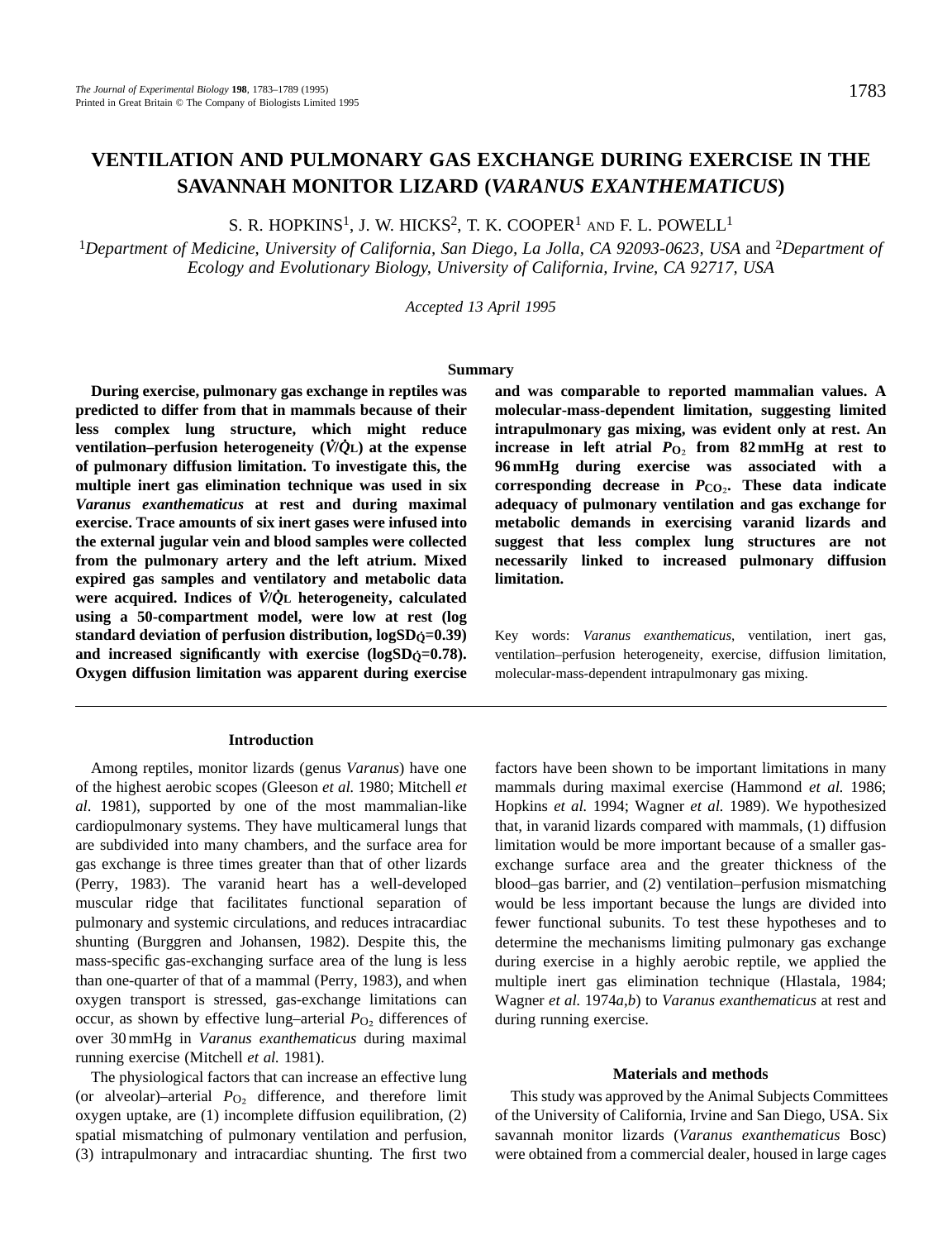# 1784 S. R. HOPKINS AND OTHERS

in a temperature-regulated room (30 ˚C) and fed on snails. The animals were trained to run on a treadmill for periods of up to 10 min at a time. They were encouraged to run by taping the cardboard enclosure from their cage at the front of the treadmill, and the animal was gently prodded with a blunt rod when it approached the back of the treadmill. The maximum treadmill speed that would allow steady-state running for at least 4 min was determined for each animal.

The animals were prepared for surgery by placing them in crushed ice until they could be handled easily. They were then intubated with rubber tubing and artificially ventilated with a mixture of 95%  $O_2$ , 5%  $CO_2$  passed through a halothane vaporizer set to 3 %. After induction of anesthesia, the halothane level was reduced to 2 % for the duration of the surgery. A mid-ventral incision was made over the heart, and the pericardium and great vessels were exposed. The common pulmonary artery was non-occlusively cannulated using a 22 gauge intravenous catheter connected to PE 50 tubing. The left atrium was non-occlusively cannulated with PE 90 tubing for blood sampling (Ishimatsu *et al.* 1988). The tubing was sutured in place, filled with heparinized saline, looped loosely to avoid traction, and led to the exterior through small holes in the skin on the animal's back. The pericardium was closed, and wound closure was achieved by suturing the deep layers and sealing the skin with cyanoacrylate tissue glue (Nexaband; S/C-Tri-Point Medical Raleigh, NC, USA). We chose these blood sampling sites to exclude any cardiovascular shunts. Venous access for infusion of the inert gas solution was obtained through a small incision over the neck. The jugular vein was occlusively cannulated with PE 50 tubing, sutured in place and led to the exterior adjacent to the other tubing. The animals were then allowed to recover for 3 days prior to further testing.

A respiratory circuit was constructed as follows. PE tubing (size 120) was inserted in the animal's nares and secured with fast-drying epoxy resin to the top of the head. The PE tubing was then attached to a Y-connector, which in turn was connected to the mouth port of a miniature two-way nonrebreathing valve (Hans Rudolph 2300). Spiral plastic tubing (Vacuumed, 10 mm i.d.) connected the expiratory port of the valve to a pneumotachometer (Fleisch no. 00). Flow was measured using a differential pressure transducer (Validyne MP45), and the signal was digitized (Biopac, Goleta, CA, USA) and flow was integrated later to obtain volume. We checked for mouth-breathing in these animals by placing them in a sealed metabolic chamber and passing a continuous bias flow through the chamber to determine oxygen consumption  $(\dot{V}_{\text{O}_2})$  and carbon dioxide production ( $\dot{V}_{\text{CO}_2}$ ). These results were checked against simultaneously obtained values using the arrangement described above, with excellent agreement. Additionally, we placed a small piece of tubing connected to the  $CO<sub>2</sub>$  analyzer in front of the animal's mouth at rest and during exercise. No CO<sub>2</sub> production was detected during these measurements. Mixed expired gases were collected in a Mylar gas-impermeable bag, and oxygen and carbon dioxide concentrations were determined (Beckman OM-11, Sensormedics LB2 respectively).

Ventilation–perfusion distributions were obtained using the multiple inert gas elimination technique (Hlastala, 1984; Wagner *et al.* 1974*a*,*b*). A mixture of sulfur hexafluoride (SF<sub>6</sub>), ethane, cyclopropane, enflurane, diethyl ether and acetone, dissolved in normal saline, was infused *via* the jugular vein (rate  $0.2-0.6$  ml min<sup>-1</sup>). Mixed expired gases (to give a measure of *P*E) were collected using the respiratory circuit previously described and transferred into gas-tight glass syringes. Duplicate 3 ml blood samples for the inert gas analysis were taken from the pulmonary artery (mixed venous blood,  $P\overline{v}$ ) and left atrium (*PLA*). Solubilities, retentions (equal to  $P_{\text{LA}}/P_{\text{V}}$ ) and excretions (equal to  $P_{\text{E}}/P_{\text{V}}$ ) for the inert gases were determined using gas chromatography (Hewlett-Packard 5890) (Wagner *et al.* 1974*a*,*b*). Hematocrit was measured for each sample. . .

*V* /*Q* L (ventilatory volume per unit time/blood flow through the lung) distributions were calculated from the inert gas data assuming an alveolar lung model. Using the multiple inert gas elimination technique, compartmental ventilation or blood . . flow to areas of different *V*/*Q*<sub>L</sub> ratios can be calculated and represented graphically. If *V*/*Q*<sub>L</sub> matching were perfect and no *V*/*Q*<sup>L</sup> heterogeneity were present, then all ventilation and blood flow would be at the overall *V* /*Q* L ratio and the standard deviation of the distributions would be zero. Since a wide range . . of *V* /*Q* L ratios are examined, it is conventional to use a logarithmic scale to represent these data, and the standard deviation of the perfusion distribution (logSDQ . ) is used as an . . indicator of the degree of *V*/*Q*<sup>L</sup> heterogeneity. Arterial *P*<sub>O2</sub>  $(Pa<sub>O</sub>)$  decreases and the alveolar–arterial  $P<sub>O</sub>$ , difference increases with increasing  $logSD\phi$  (West, 1969).

Additional blood samples were obtained from the left atrium and pulmonary artery for measurement of the partial pressures of blood gases. Left atrial and pulmonary mixed venous  $P_{\text{O}_2}$ , *P*<sub>CO</sub>2 and pH were measured at 35 °C (Radiometer BMS MK2). Blood-gas correction factors were determined by tonometry (IL213) of each animal's blood on the day of the experiment.

The animals were studied in a walk-in environmental chamber maintained at 35 ˚C. Resting samples were measured after leaving the animal covered and undisturbed on the treadmill described above for 30 min. A second set of measurements was made during exercise after the third minute of exercise at the highest speed that the animal could maintain for  $4-5$  min  $(0.8-1.0 \text{ km h}^{-1})$ .

Data were analyzed for differences between rest and exercise with Student's *t*-test for paired groups. Student's *t*-test for single groups was used to test whether measured minus predicted left atrial  $P_{\text{O}_2}$  ( $P_{\text{LAO}_2}$ ) was different from zero. Significance was accepted at *P*<0.05 (two-tailed). Results are reported as means  $\pm$  s.E.M.

# **Results**

#### *Metabolic and ventilatory data*

Mean metabolic and ventilatory data for all six animals are presented in Table 1. Treadmill exercise increased oxygen consumption by a factor of more than three and doubled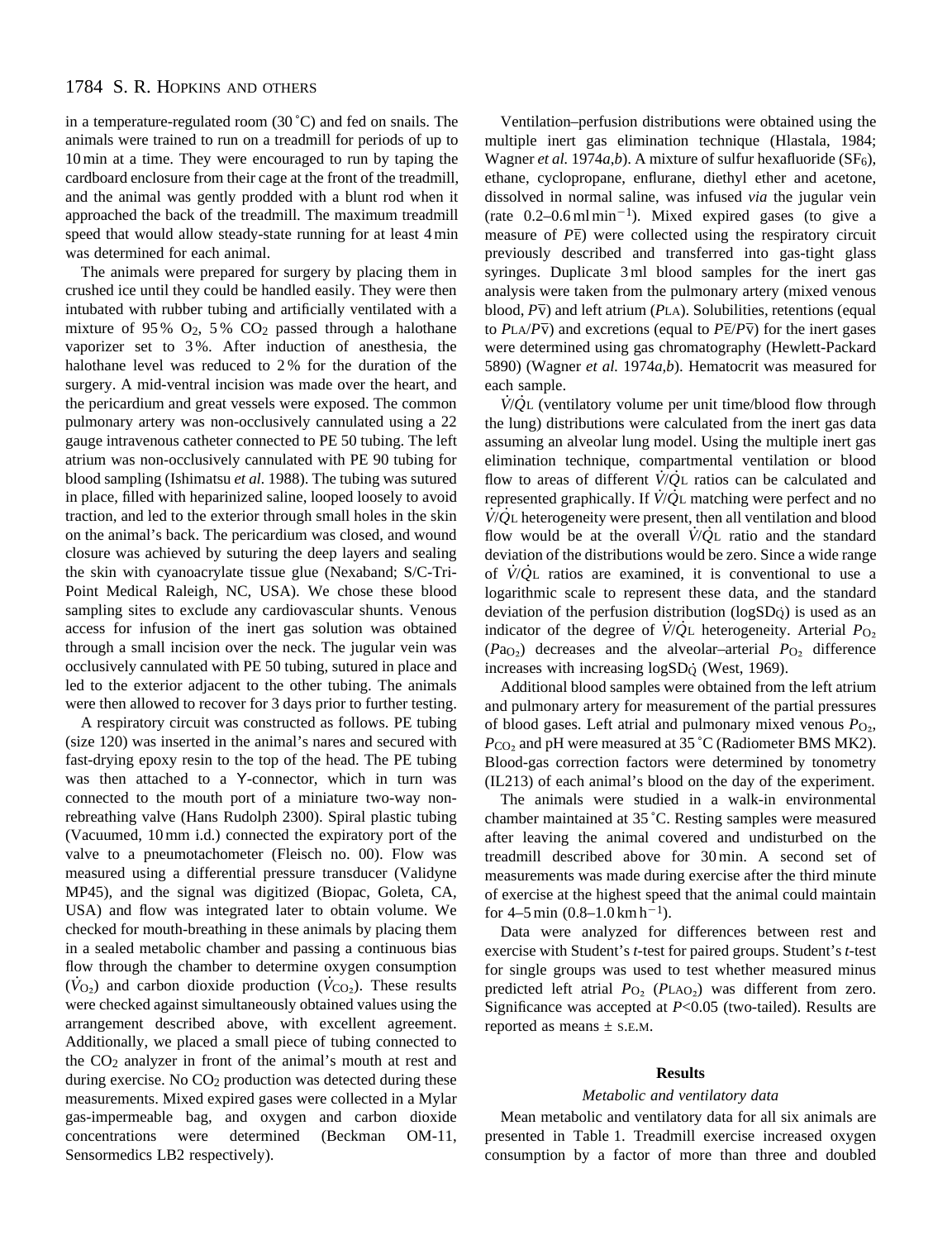Table 1. *Ventilatory and metabolic data for* Varanus exanthematicus *at rest and during exercise*

|                                                                 | Rest            | Exercise                     |
|-----------------------------------------------------------------|-----------------|------------------------------|
| Ventilation (ml $kg^{-1}$ min <sup>-1</sup> )                   | $38.6 + 13.5$   | $199.8 \pm 44.9$ **          |
| Respiratory frequency                                           | $3.6 + 2.0$     | $21.1 \pm 2.8$ **            |
| (breaths $min^{-1}$ )                                           |                 |                              |
| Tidal volume $(m1 \text{ kg}^{-1} \text{min}^{-1})$             | $14.3 + 2.8$    | $11.8 \pm 3.6$               |
| Cardiac output                                                  | $51.6 \pm 13.1$ | $98.1 + 24.9$ **             |
| $(mlkg^{-1}min^{-1})$                                           |                 |                              |
| $\dot{V}_{\text{O}_2}$ (ml kg <sup>-1</sup> min <sup>-1</sup> ) | $0.92 + 0.19$   | $3.33 + 0.77**$              |
| $\dot{V}_{\rm CO_2}$ (ml kg <sup>-1</sup> min <sup>-1</sup> )   | $0.76 + 0.17$   | $3.76 + 1.02**$              |
| Values are means $\pm$ s.e.m., N=6.                             |                 | $P^{\prime}$ $\cap$ $\cap$ 1 |

\*\*Significant change from resting condition, *P*<0.01.

cardiac output. Mean respiratory exchange ratio increased from 0.81 at rest to 1.03 during exercise, indicating a heavy level of work for these animals. Tidal volume was unchanged, but there were significant increases in respiratory frequency (*P*<0.01) and ventilation (*P*<0.01).

### *Blood gases*

Blood gas data are summarized in Table 2. There was a borderline increase in left atrial  $P_{\text{O}_2}$  ( $P_{\text{LAO}_2}$ ) with exercise  $(P=0.06)$ , associated with a significant fall in *PLACO*<sub>2</sub>, indicating hyperventilation and adequate gas exchange despite increasing metabolic demands. Effective lung  $P_{\text{O}_2}$  ( $P_{\text{LO}_2}$ ) was calculated from the alveolar gas equation:

$$
P_{LO_2} = P_{IO_2} - [1 - (1 - R)F_{IO_2}](P_{ACO_2}/R),
$$

where  $R$  is the respiratory exchange ratio,  $P_{\text{IO}_2}$  is the partial pressure of inspired oxygen, *F*I<sub>O</sub>, is the fractional oxygen content of inspired air and  $P_{ACO<sub>2</sub>}$  is the ideal lung  $P_{CO<sub>2</sub>}$  (taken to be the same as left atrial  $P_{\text{CO}_2}$ ).  $P_{\text{LO}_2}$  increased significantly with exercise to over 127 mmHg.

#### *Ventilation–perfusion relationships*

Blood gas partition coefficients for the six inert gases measured in each animal at 35 ˚C are presented in Table 3. The lower solubilities for SF<sub>6</sub>, ethane and cyclopropane and higher solubilities for the remaining gases, compared with mammalian values, are probably an effect of the low hematocrits in these animals (18±6%). Fig. 1 shows a typical measured *V* /*Q* L distribution at rest (Fig. 1A) and during exercise (Fig. 1B). Complete inert gas data were obtained on five animals and are summarized in Table 4. In one animal, the resting inert gas data were lost for technical reasons and therefore we report inert gas data for five animals only. The . . overall *V* /*Q* L ratio was 0.71 at rest and increased to 2.13 during exercise, reflecting a greater increase in ventilation than perfusion with exercise. .

logS.D.*Q* L increased with exercise, indicating increased heterogeneity of blood flow. Perfusion to areas of the lung with a low  $\dot{V}/\dot{Q}$ L ratio ( $\dot{V}/\dot{Q}$ L ratio less than 0.1) was less than 3 % of total cardiac output at rest and decreased further with

# *Pulmonary gas exchange in the monitor lizard* 1785

| Table 2. Effective lung $P_O$ , and arterial and mixed venous |  |                                                 |  |  |
|---------------------------------------------------------------|--|-------------------------------------------------|--|--|
|                                                               |  | blood gas variables at rest and during exercise |  |  |

| Rest              | Exercise          |  |  |  |
|-------------------|-------------------|--|--|--|
| $110\pm 5.3$      | $127 + 4.3**$     |  |  |  |
| $82 + 7$          | $94 + 5$          |  |  |  |
| $29.4 + 1.6$      | $23.3 \pm 2.5^*$  |  |  |  |
| $7.40 \pm 0.05$ † | $7.32 \pm 0.02$ † |  |  |  |
| $43 + 4$          | $26+3$            |  |  |  |
| $30.5 \pm 1.7$    | $40.1 \pm 3.3*$   |  |  |  |
| $7.38 \pm 0.04$ † | $7.20 \pm 0.05$ † |  |  |  |
|                   |                   |  |  |  |

Values are means  $\pm$  s.e.m.,  $N=6$ .

†*N*=4 animals.

Significant changes from resting conditions are indicated by asterisks: \**P*<0.05, \*\**P<*0.01.

*P*L<sub>O</sub><sub>2</sub>, effective lung *P*<sub>O</sub><sub>2</sub>; *P*LA<sub>O</sub><sub>2</sub>, left atrial *P*<sub>O</sub><sub>2</sub>; *P*LA<sub>CO</sub><sub>2</sub>, left atrial  $P_{\text{CO}_2}$ ; pHLA, left atrial pH;  $P_{\text{CO}_2}$ , mixed venous  $P_{\text{O}_2}$ ;  $P_{\text{CO}_2}$ , mixed venous  $P_{CO_2}$ ; pH<sub>V</sub>, mixed venous pH.

Table 3. *Blood gas partition coefficients measured at 35 °C*

| Sulfur hexafluoride, $SF6$          | $0.00312 + 0.0003$ |
|-------------------------------------|--------------------|
| Ethane                              | $0.044 + 0.002$    |
| Cyclopropane                        | $0.27+0.01$        |
| Enflurane                           | $1.09 \pm 0.08$    |
| Diethyl ether                       | $15.0 \pm 0.5$     |
| Acetone                             | $753 \pm 107$      |
|                                     |                    |
| Values are means $\pm$ s.e.m., N=6. |                    |

exercise to 1.2 %. The intrapulmonary shunt was significantly reduced with exercise from 5.8 % at rest to 1.9 %, accompanied by a significant reduction in venous admixture. Inert gas dead space includes anatomical dead space and instrument dead space in contrast to physiological dead space, which also . . includes ventilation to some areas with a high *V* /*Q* L ratio. Inert gas dead space was corrected for the dead space of the rebreathing valve (0.8 ml); it averaged 25 % at rest and showed a trend towards reduction with exercise (*P*=0.08).

## *Pulmonary diffusion limitation*

Left atrial  $P<sub>O2</sub>$  was predicted for each of the five animals for which complete inert gas data had been obtained, at rest and during exercise, based on the observed *V* /*Q* L distribution and intrapulmonary shunt and assuming diffusion equilibrium. We used the data of Wood *et al.* (1977) and Hicks *et al.* (1987) to modify the computer subroutines of the inert gas program to allow for the differences in shape between the varanid lizard oxygen–hemoglobin dissociation curve and that of mammals. When observed  $P<sub>LAO<sub>2</sub></sub>$  is less than the predicted value, this can be argued to represent pulmonary diffusion limitation (Hopkins *et al.* 1994; Torre-Bueno *et al.* 1985). No evidence of pulmonary diffusion limitation was observed at rest because the measured–predicted *P*LA<sub>O2</sub> was not significantly different from zero. During exercise, however, observed PLAO2 averaged 13.9 mmHg less than predicted  $P<sub>LAO<sub>2</sub></sub>$  and was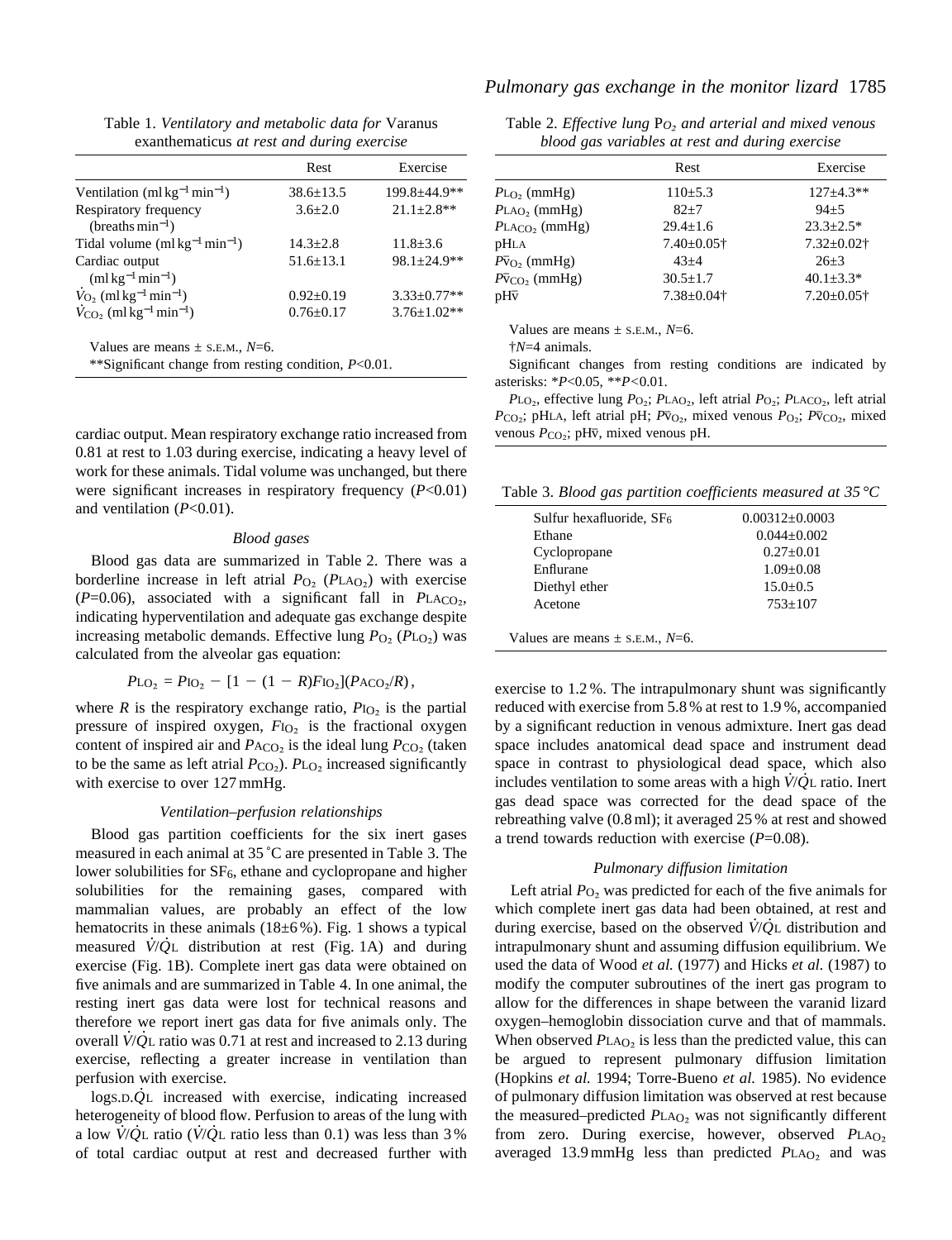

Fig. 1. Fractional ventilation (filled triangles) and blood flow (filled circles) *versus* ventilation–perfusion ratio at rest (A) and during exercise (B). These are representative distributions measured in one . animal. V<sub>D</sub>, fractional dead space ventilation;  $\dot{Q}$ s, fractional shunt; logSD<sub>Q</sub>, standard deviation of the perfusion distribution (log scale).

significantly different from zero (*P*<0.01). This indicates diffusion limitation at high workloads (see Table 4).

#### *Incomplete intrapulmonary gas mixing*

The goodness of fit of the retention and excretion data to the predicted *V* /*Q* L distribution is given by the residual sum of squares (RSS; Table 4). This averaged 17.5 at rest, which is higher than that predicted for six inert gases from random experimental error. As we address in the Discussion, this may be a result of incomplete intraregional gas mixing in the lung (stratified inhomogeneity). The error  $(\epsilon)$  between the measured retention and best-fit retention, for enflurane, the heaviest gas, and cyclopropane, the lightest gas, is predicted to be positive with incomplete intrapulmonary gas mixing (Powell and Gray, 1989).  $\epsilon$  was always positive in data sets with high sums of squares and was significantly greater at rest than during exercise.

Table 4. *Inert gas data at rest and during exercise*

|                                                    | Rest           | Exercise           |
|----------------------------------------------------|----------------|--------------------|
| Residual sum of squares                            | $17.5 \pm 3.9$ | $3.1 \pm 1.2$      |
| $\epsilon$ enflurane minus $\epsilon$ cyclopropane | $4.92 + 0.78$  | $1.84 \pm 0.30**$  |
| Intrapulmonary shunt                               | $5.8 + 1.0$    | $1.9 + 0.5*$       |
| (% of cardiac output)                              |                |                    |
| Inert gas dead space                               | $25+9$         | $9 + 4$            |
| (% of ventilation)                                 |                |                    |
| Standard deviation of                              | $0.39 + 0.06$  | $0.78 \pm 0.05$ ** |
| perfusion distribution                             |                |                    |
| PLA <sub>O</sub> , predicted by inert gas          | $73+4$         | $106 + 5**$        |
| analysis (mmHg)                                    |                |                    |
| $PLAO$ , observed minus $PLAO$ ,                   | $0+2.3$        | $-13.9 \pm 5.6$ †  |
| predicted (mmHg)                                   |                |                    |

Values are means  $\pm$  s.e.m.,  $N=5$ .

Significant changes from resting conditions are indicated by asterisks: \**P*<0.05, \*\**P<*0.01.

†Significantly different from zero, *P*<0.01.

 $\epsilon$ , error between the measured retention and best-fit retention, an index of incomplete gas mixing.

 $P<sub>LAO<sub>2</sub></sub>$ , left atrial  $P<sub>O<sub>2</sub></sub>$ .

## **Discussion**

This study reports the first investigation of pulmonary gas exchange using the multiple inert gas elimination technique . and the first direct measurements of expired ventilation (*V* E) in awake, unrestrained resting and maximally exercising lizards. The multiple inert gas elimination technique allows us to distinguish between spatial  $\dot{V}/\dot{O}$ L heterogeneity, intrapulmonary shunting and diffusion limitation as causes of decreased  $O_2$  transfer across the lung in a variety of experimental situations including exercise. On the basis of differences in lung structure, we hypothesized that lizards would have a greater pulmonary diffusion limitation during exercise than that observed in mammals and that the ventilation–perfusion heterogeneity would be correspondingly smaller. However, this was not observed. Although the varanid lung is subdivided to a smaller extent than alveolar mammalian lungs, we did not observe appreciably better or worse spatial . .  $V/Q$ <sup>L</sup> matching compared with that in mammals.

Although oxygen consumption during exercise is less than reported by Gleeson *et al.* (1980), we were able to elicit an almost fourfold increase in oxygen consumption, associated with a doubling of pulmonary blood flow, at similar treadmill speeds  $(0.8-1.0 \text{ km h}^{-1})$ . However, these speeds were not sustainable speeds for our animals as they were for Gleeson *et al.* (1980). Our animals could only run at these speeds for . 5 min. Lower  $\dot{V}_{\text{O}_2}$  in our animals may reflect the prolonged period of captivity prior to the study, resulting in detraining. . As explained above, the low  $\dot{V}_{O_2}$  was not due to loss of ventilatory gases through the mouth.

#### *Ventilation during exercise*

We found increasing pulmonary ventilation adequate for the metabolic demands of heavy exertion in these animals. Carrier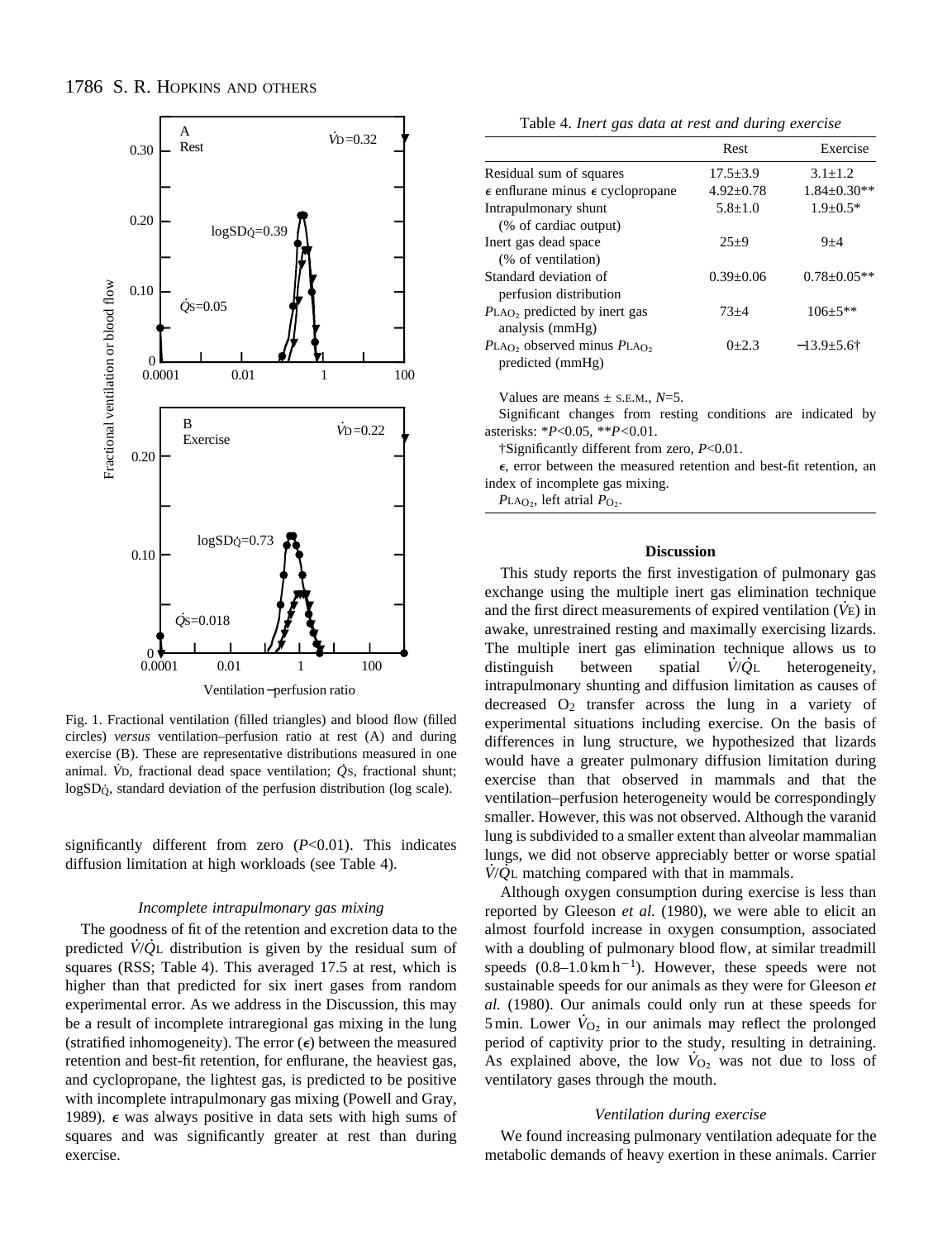(1987) suggested that the pulmonary system of varanid lizards may be mechanically limited by locomotion during exercise, as shown by a decreasing tidal volume with increasing running speed. In our animals, the tidal volume was unchanged and ventilatory frequency increased with exercise, resulting in an . increase in *V* E. In a series of preliminary experiments, we . measured ventilation and  $\dot{V}_{\text{O}_2}$  in four animals at different treadmill speeds. In all cases, ventilation increased with increasing treadmill speed up to the maximal speed that the animal could sustain for 1 min. Also, if a mechanical constraint limited ventilation, then an increase in  $P<sub>LACO<sub>2</sub></sub>$  and decrease in PLAO<sub>2</sub> would be expected as a result of relative hypoventilation. Such was not the case, as hypocapnia during exercise confirmed hyperventilation. Mitchell *et al.* (1981) also observed an increase in arterial  $P_{\text{O}_2}$  ( $P_{\text{a}_\text{O}_2}$ ) and a fall in arterial  $P_{\text{CO}_2}$  ( $P_{\text{ACO}_2}$ ) in their animals during exercise.

# *Ventilation–perfusion heterogeneity and intrapulmonary shunts*

One of the most striking aspects of this study is the remarkable similarity of ventilation–perfusion matching in these exercising reptiles compared with exercising mammals. In mammalian lungs, logSD<sub>Q</sub> at rest is approximately 0.4 (Gale *et al.* 1985; wagner *et al.* 1975, 1989). During exercise, logSD<sub>Q</sub> increases to almost 0.7 in highly athletic humans (Hopkins *et al*. 1994). However, such marked increases in heterogeneity have not been reported for some species, such as the horse (Wagner *et al.* 1989) and the dog (Sylvester *et al.* 1981). .

The reason for the development of *V* /*Q* .<br>2L heterogeneity during exercise in any species is unknown. It has been postulated to represent decreased hypoxic pulmonary vasoconstriction, secondary to increased pulmonary blood flow or representing early or subclinical pulmonary edema (Schaffartzik *et al.* 1992). We cannot rule out pulmonary . . edema as an explanation for the increased *V* /*Q* L heterogeneity with exercise in these reptiles. Low-frequency breathing, such as we observed at rest, would be expected to cause temporal *V* /*Q* L heterogeneity and would be interpreted as spatial *V* /*Q* L heterogeneity by the inert gas analysis. However, this would very slightly overestimate the *V* /*Q* L heterogeneity at rest and underestimate the increase with exercise. .

The only substantive difference between the *V* /*Q* .<br>2r distributions obtained from these lizards and mammalian distributions was a modest intrapulmonary shunt of about 5 % at rest, which decreased to less than 2 % during exercise. The resting intrapulmonary shunt is much smaller than the values obtained by Hlastala *et al.* (1985) in the anesthetized tegu lizard *Turinambis nigropunctatus*, and the values of almost 30 % obtained by Powell and Gray (1989) in anesthetized, pump-ventilated alligators. Since we found that the intrapulmonary shunt decreased when pulmonary blood flow increased in our animals, the higher intrapulmonary shunt observed in the alligator and tegu lizard may be a result of the lower cardiac output and pulmonary flows in those prior studies. Seymour (1983) quantified the intrapulmonary shunt in the turtle breathing  $100\%$  O<sub>2</sub> at about  $10\%$  of total

# *Pulmonary gas exchange in the monitor lizard* 1787

pulmonary blood flow, which is similar to values obtained in the present study. Note that the left atrial sampling site for arterial blood in the present study excludes any contribution of intracardiac shunting to these measurements.

# *Pulmonary diffusion limitation*

Pulmonary diffusion limitation is detected as the difference between the measured  $P_{\text{LAO}_2}$  and the  $P_{\text{LAO}_2}$  predicted for the *V* /*Q* L distribution assuming diffusion equilibrium. This difference represents that portion of the observed lung–arterial . . difference not explained by *V* /*Q* L heterogeneity or intrapulmonary shunting and it is used to quantify pulmonary diffusion limitation (Torre-Bueno *et al.* 1985). Although we found no discrepancy between observed and predicted values for  $P<sub>LAO<sub>2</sub></sub>$  at rest, the difference was about 14 mmHg during exercise, suggesting pulmonary diffusion limitation with heavy exercise. This value is similar to that observed in humans capable of sustaining high metabolic rates, in which rapid pulmonary transit times are considered to be an important factor determining end capillary diffusion equilibrium (Hammond *et al.* 1986; Hopkins *et al.* 1994). In varanid lizards, the lower surface area for diffusion and the increased thickness of the blood gas barrier (Perry, 1983) are additional contributors. An alternative explanation for the discrepancy between the observed and predicted  $P_{\text{O}_2}$  is the extrapulmonary shunt (e.g. bronchial arteries and thebesian veins). This effect is very small (Hlastala *et al*. 1975).

## *Incomplete intrapulmonary gas mixing*

Incomplete intrapulmonary gas mixing at rest was suggested by high residual sum of squares (RSS). The RSS, the difference between the measured retention and the predicted retention for the *V* /*Q* L distribution, is expected to be less than 5 for six gases, given random experimental error (Powell and Wagner, 1982). The high RSS we calculate for our animals at rest is not likely to be due to technical problems with processing the inert gas samples since the RSS values (mean  $3.1\pm1.2$ ) during exercise were always within the expected range. The error  $(\epsilon)$  between the measured retention and the best-fit retention for enflurane, the heaviest gas, and cyclopropane, the lightest gas, is expected to increase in the presence of incomplete intrapulmonary gas mixing, as the retention of the heaviest gas will be increased in contrast to gases of low molecular mass (Downs and Wagner, 1983). An acceptable approach to determine whether  $\epsilon$  enflurane minus  $\epsilon$  cyclopropane is suggestive of incomplete intrapulmonary gas mixing is to compare the recovered errors with a similar data set in which the data do fit the model. Such was the case with the data obtained during exercise, where mean  $\epsilon$  enflurane minus  $\epsilon$  cyclopropane was 1.84, not significantly different from zero. At rest, however, the difference averaged 4.92, which was significantly different from rest (*P*<0.005), suggesting the presence of inhomogeneity of gas mixing within the lung.

Incomplete intrapulmonary gas mixing can be expected to distort the recovered *V*/*Q*<sub>L</sub> distributions such that logSD<sub>Q</sub> is reduced in the main *V* /*Q* mode, with increases in perfusion to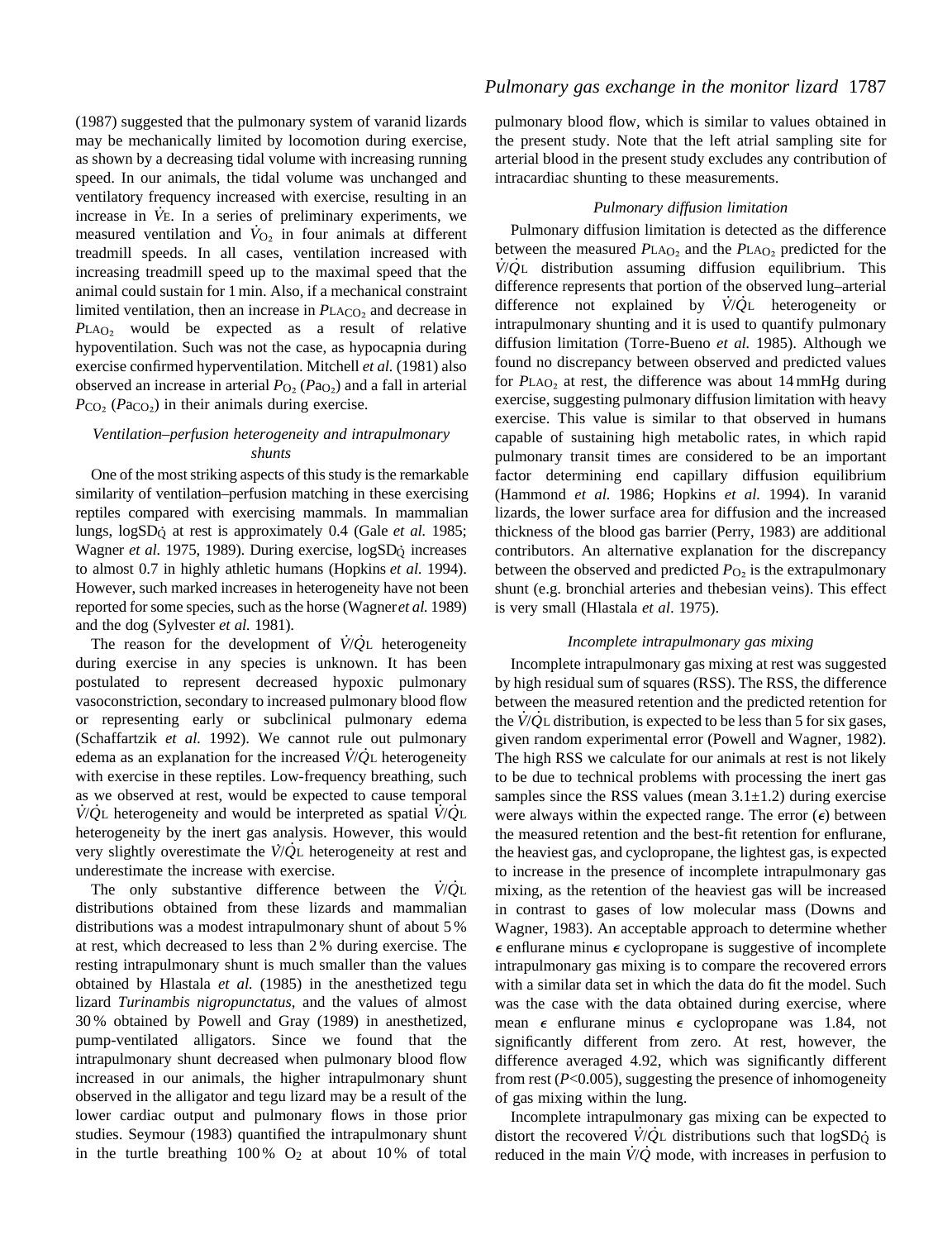# 1788 S. R. HOPKINS AND OTHERS

areas of low and high *V* . /*Q* . L (Hlastala *et al.* 1981; Scheid *et al*. 1981). To determine the effect of incomplete intrapulmonary gas mixing on the recovered distribution, we repeated the analysis with the elimination of enflurane. Although the RSS was reduced to  $11.9\pm3.9$  ( $N=5$ ), the change altered the recovered distributions only slightly and logS.D.*Q* L at rest increased from 0.39 to 0.41 and the intrapulmonary shunt increased by 0.2 %. Therefore, the effect of incomplete intrapulmonary gas mixing under these conditions is minimal and does not alter the conclusions reached. Oxygen and carbon dioxide, which have molecular masses an order of magnitude smaller than that of enflurane, would probably not be affected by this small, albeit detectable, degree of incomplete intrapulmonary gas mixing.

The difficult experimental conditions might also affect the RSS, particularly because of problems in maintaining steadystate conditions at rest as a result of the long sampling time. Samples were collected over 3 min to allow for adequate expired gas samples to be obtained, and it is possible that pulmonary flows could have changed over the collection period.

# *Arterial blood gases and effective lung–left atrial* P<sub>*O*</sub> ∂ *difference*

During exercise, left atrial  $P_{\text{O}_2}$  was maintained, or even increased, in the face of worsening *V* /*Q* L heterogeneity and diffusion limitation. This was accomplished by a reduction in venous admixture, by a reduction in perfusion to areas of low . . *V* /*Q* L and intrapulmonary shunt and by increasing effective lung *P*<sub>O2</sub> through hyperventilation. At rest, an effective lung–left atrial  $P<sub>O<sub>2</sub></sub>$  of 27 mmHg was observed, which did not increase appreciably with exercise. Similar results to those of the present study were obtained by Mitchell *et al.* (1981), who measured blood gas levels and calculated effective lung ventilation in *Varanus exanthematicus* and *Iguana iguana.* They postulated that the wide effective lung–arterial difference observed during exercise was related to pulmonary diffusion limitation and cardiac shunting. No information on cardiac shunting was obtained in the present study, as the placement of the catheters was designed to exclude cardiac shunts. However, evidence of diffusion limitation, as shown by a discrepancy between observed and predicted *P*LAO<sub>2</sub>, was seen during exercise. Also, as previously noted, marked *V* /*Q* L heterogeneity was observed during exercise and, together with intrapulmonary shunting, it can be considered to be an important contributor to the effective lung–left atrial  $P_{\text{O}_2}$ difference observed, with the relative contributions from each varying with the experimental condition.

In conclusion, we found mammalian-like ventilation– perfusion distributions at rest and with exercise in varanid lizards. The main difference was a 5 % intrapulmonary shunt in lizards at rest, which was reduced significantly with exercise. Arterial oxygenation was maintained during heavy exercise and relative hypocapnia was present, indicating adequate ventilation. These findings indicate the lung structure is well matched to metabolic capacity in varanid lizards and they suggest that pulmonary gas exchange does not limit their active behavior patterns in the wild any more than it does in mammals.

The authors would like to thank Harrieth Wagner for her assistance with the inert gas analysis and Adrienne Williams for assistance in training the animals. This study was supported by Grants NIH HL-17731, HL-07212 and NSF IBN-928936

### **References**

- BURGGREN, W. W. AND JOHANSEN, K. (1982). Ventricular hemodynamics in the monitor lizard, *Varanus exanthematicus*: pulmonary and systemic pressure separation. *J. exp. Biol.* **9**, 343–354.
- CARRIER, D. R. (1987). Lung ventilation during walking and running in four species of lizards. *Exp. Biol.* **47**, 33–42.
- DOWNS, D. AND WAGNER, P. D. (1983). Detectability of diffusionlimited gas mixing by steady-state inert gas exchange. *Fedn Proc. Fedn Am. Socs exp. Biol.* **41**, 4102.
- GALE, G. E., TORRE-BUENO, J. R., MOON, R. E., SALTZMAN, H. A. AND WAGNER, P. D. (1985). Ventilation–perfusion inequality in normal humans during exercise at sea level and simulated altitude. *J. appl. Physiol.* **58**, 978–988.
- GLEESON, T. T., MITCHELL, G. S. AND BENNETT, A. F. (1980). Cardiovascular responses to graded activity in the lizards *Varanus* and *Iguana*. *Am. J. Physiol.* **239**, R174–R179.
- HAMMOND, M. D., GALE, G. E., KAPITAN, S., RIES, A. AND WAGNER, P. D. (1986). Pulmonary gas exchange in humans during exercise at sea level. *J. appl. Physiol.* **60**, 1590–1598.
- HICKS, J. W., ISHIMATSU, A. AND HEISLER, N. (1987). Oxygen and carbon dioxide characteristics of the blood of the nile monitor lizard (*Varanus niloticus*). *J. exp. Biol.* **130**, 27–38.
- HLASTALA, M. P. (1984). Multiple inert gas elimination technique. *J. appl. Physiol.* **56**, 1–7.
- HLASTALA, M. P., COLLEY, P. S. AND CHENEY, F. W. (1975). Pulmonary shunt: a comparison between oxygen and inert gas infusion methods. *J. appl. Physiol.* **29**, 1048–1051.
- HLASTALA, M. P., SCHEID, P. AND PIIPER, J. (1981). Interpretation of inert gas retention and excretion in the presence of stratified inhomogeneity. *Respir. Physiol.* **46**, 247–259.
- HLASTALA, M. P., STANDAERT, T. A., PIERSON, D. J. AND LUTCHEL, D. L. (1985). The matching of ventilation and perfusion in the lung of the tegu lizard, *Turinambis nigropunctatus*. *Respir. Physiol.* **60**, 277–294.
- HOPKINS, S. R., MCKENZIE, D. C., SCHOENE, R. B., GLENNY, R. AND ROBERTSON, H. T. (1994). Pulmonary gas exchange during exercise in athletes. I. Ventilation–perfusion mismatch and diffusion limitation. *J. appl. Physiol.* **77**, 912–917.
- ISHIMATSU, A., HICKS, J. W. AND HEISLER, N. (1988). Analysis of intracardiac shunting in the lizard, *Varanus nilodicus*: a new model based on blood oxygen levels and microsphere distribution. *Respir. Physiol.* **71**, 83–100.
- MITCHELL, G. S., GLEESON, T. T. AND BENNETT, A. F. (1981). Pulmonary oxygen transport during activity in lizards. *Respir. Physiol.* **43**, 365–375.
- PERRY, S. F. (1983). Reptilian lungs. Functional anatomy and evolution. *Adv. Anat. Embryol. Cell Biol.* **79**, 1–81.
- POWELL, F. L. AND GRAY, A. T. (1989). Ventilation–perfusion relationships in alligators. *Respir. Physiol.* **78**, 83–94.
- POWELL, F. L. AND WAGNER, P. D. (1982). Measurement of